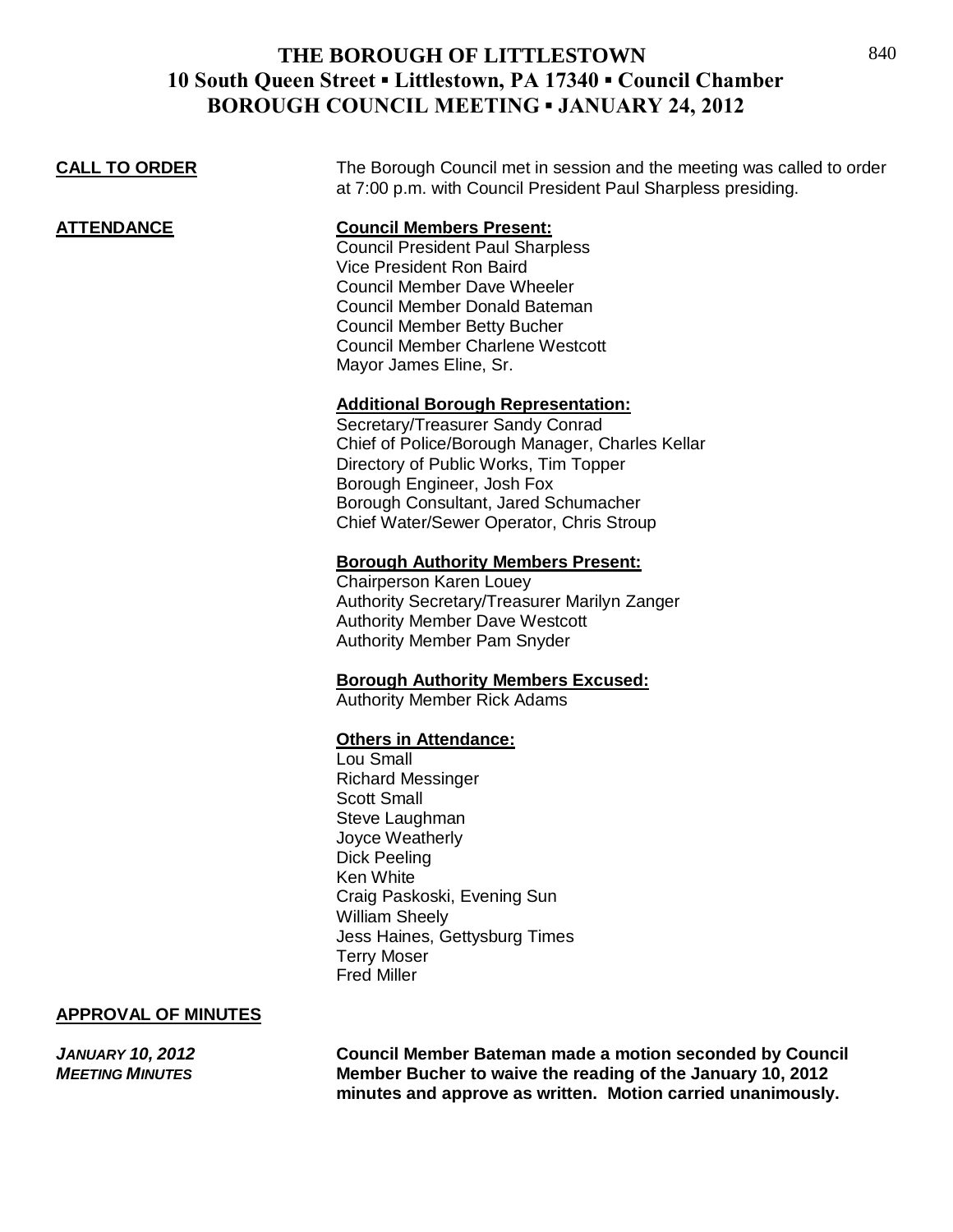| <b>APPROVAL AND</b><br><b>PAYMENT OF BILLS</b>                          | <b>Council Member Bateman made a motion seconded by Council</b><br>Member Bucher to approve the accounts payable for the General,<br>Pool, Water and Sewer Funds from January 1, 2012 through January<br>19, 2012 in the amount of \$11,878.06. Motion carried unanimously.<br><b>Council Member Bateman made a motion seconded by Council</b>                                                                                                                                                                                                                                                                                                                                                                                                                                                                       |
|-------------------------------------------------------------------------|----------------------------------------------------------------------------------------------------------------------------------------------------------------------------------------------------------------------------------------------------------------------------------------------------------------------------------------------------------------------------------------------------------------------------------------------------------------------------------------------------------------------------------------------------------------------------------------------------------------------------------------------------------------------------------------------------------------------------------------------------------------------------------------------------------------------|
|                                                                         | Member Bucher to approve the payroll form January 1, 2012 through<br>January 19, 2012 in the amount of \$39,524.90. Motion carried<br>unanimously.                                                                                                                                                                                                                                                                                                                                                                                                                                                                                                                                                                                                                                                                   |
|                                                                         | <b>Council Member Bateman made a motion seconded by Council</b><br>Member Bucher to approve the Revenue and Expenditure report for<br>the month of December. Motion carried unanimously.                                                                                                                                                                                                                                                                                                                                                                                                                                                                                                                                                                                                                             |
| <b>NEW BUSINESS</b>                                                     |                                                                                                                                                                                                                                                                                                                                                                                                                                                                                                                                                                                                                                                                                                                                                                                                                      |
| <b>HIRING OF SAMUEL NAPIER</b><br><b>ASSIST. WATER/SEWER OPERATOR</b>   | <b>Council Member Bucher made a motion seconded by Council</b><br>Member Westcott to hire Samuel Napier to fill the Assistant<br>Water/Sewer Operator position. Council President Sharpless asked for<br>comments and questions. Karen Louey asked Council what the starting<br>salary would be. Secretary/Treasurer Conrad informed Council that the<br>salary should be part of the motion. Council Member Bucher made a<br>motion seconded by Council Member Bucher to amend the motion<br>to include a starting salary of \$35,000.00, which equates to \$16.83<br>per hour. Following the completion of the probationary period his<br>salary will increase to \$37,086.40, which equates to \$17.83 per hour.<br>Motion carried unanimously.<br><b>Council Member Bucher made a motion seconded by Council</b> |
|                                                                         | Member Westcott to hire Samuel Napier with a starting salary of<br>\$35,000.00, which equates to \$16.83 per hour. Following the<br>completion of the probationary period his salary will increase to<br>\$37,086.40, which equates to \$17.83 per hour. Motion carried<br>unanimously.                                                                                                                                                                                                                                                                                                                                                                                                                                                                                                                              |
| <b>RECESS</b>                                                           | Council President Sharpless recessed the meeting of Council at 7:15pm<br>to allow the Borough Authority to go into session.                                                                                                                                                                                                                                                                                                                                                                                                                                                                                                                                                                                                                                                                                          |
| <b>BOROUGH AUTHORITY</b>                                                | The meeting of the Littlestown Borough Authority was call to order at<br>7:15pm with Authority Chairperson, Karen Louey presiding.                                                                                                                                                                                                                                                                                                                                                                                                                                                                                                                                                                                                                                                                                   |
| <b>APPLICATION FOR PAYMENT NO. 3</b><br><b>PSI PUMPING, INC.</b>        | Authority Member Westcott made a motion seconded by<br>Authority Member Snyder to authorize Application for Payment No. 3<br>for Contract 11-1 to PSI Pumping, Inc. in the amount of \$162,261.59.<br>Motion carried unanimously.                                                                                                                                                                                                                                                                                                                                                                                                                                                                                                                                                                                    |
| <b>APPLICATION FOR PAYMENT NO. 1</b><br><b>FAYETTEVILLE CONTRACTORS</b> | The Borough Engineer, Josh Fox is not recommending that<br>Payment No. 1 for Contract 11-4 be paid due to the procedures<br>established for Application for Payment have not been followed by the<br>contractor.                                                                                                                                                                                                                                                                                                                                                                                                                                                                                                                                                                                                     |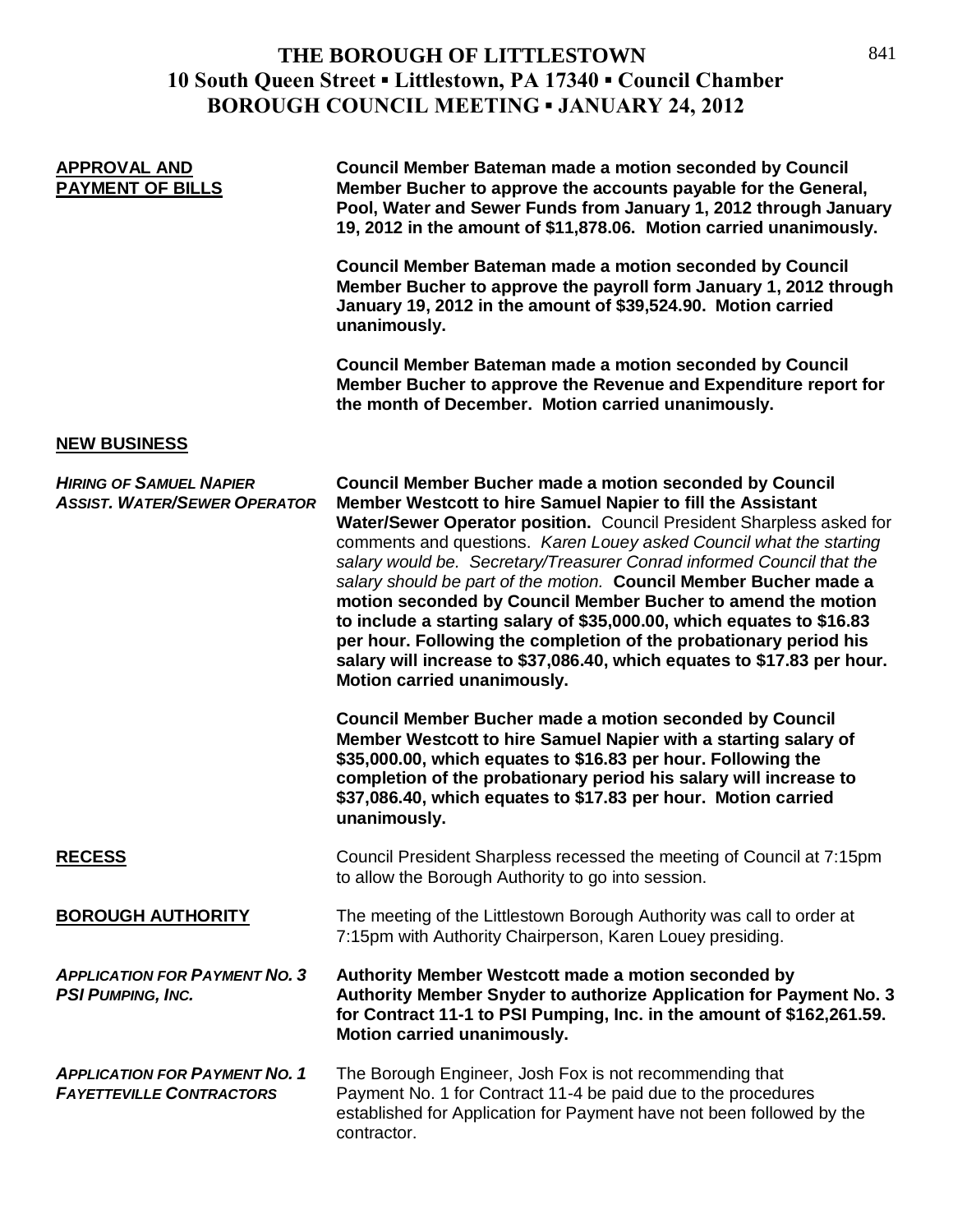| <b>HRG RETAINER AGREEMENT</b>                                             | Authority Secretary, Zanger made a motion seconded by Authority<br>Member Westcott to approve the Retainer Agreement from the<br>Borough's Engineering Firm, HRG and to authorize Authority<br>Chairperson, Karen Louey to sign such agreement. Motion carried<br>unanimously.                                                              |
|---------------------------------------------------------------------------|---------------------------------------------------------------------------------------------------------------------------------------------------------------------------------------------------------------------------------------------------------------------------------------------------------------------------------------------|
| <b>AUTHORIZATION FOR ADDITIONAL</b><br><b>SERVICES - CHAPTER 94</b>       | Authority Member Westcott made a motion seconded by Authority<br>Secretary Zanger to approve the Authorization for Additional<br>Services for the 2011 Chapter 94 Report. Motion carried<br>unanimously.                                                                                                                                    |
| <b>AUTHORIZATION FOR ADDITIONAL</b><br><b>SERVICES - WWTP BNR UPGRADE</b> | Authority Member Westcott made a motion seconded by Authority<br>Secretary Zanger to approve the Authorization for Additional<br>Services for the WWTP BNR Upgrade Project which includes:<br>Replacement/Upgrade of Existing Emergency Generator, New<br>Electrical Building and New Influent Pump Station. Motion carried<br>unanimously. |
| <b>ADJOURN</b>                                                            | Authority Member Westcott made a motion seconded by Authority<br>Member Snyder to adjourn the meeting of the Littlestown Borough<br>Authority. Motion carried unanimously.                                                                                                                                                                  |
|                                                                           | The meeting of the Littlestown Borough Authority was adjourned at<br>7:21pm.                                                                                                                                                                                                                                                                |
| <b>RECONVENE</b>                                                          | Council President Sharpless reconvened the meeting of the Littlestown<br>Borough Council at 7:21pm.                                                                                                                                                                                                                                         |
| <b>NEW BUSINESS (Cont'd)</b>                                              |                                                                                                                                                                                                                                                                                                                                             |
| <b>APPLICATION FOR PAYMENT NO. 3</b><br><b>PSI PUMPING, INC.</b>          | <b>Council Member Bateman made a motion seconded by Council</b><br>Member Bucher to authorize Application for Payment No. 3 for<br>Contract 11-1 to PSI Pumping, Inc. in the amount of \$162,261.59.<br>Motion carried unanimously.                                                                                                         |
| <b>APPLICATION FOR PAYMENT NO. 1</b><br><b>FAYETTEVILLE CONTRACTORS</b>   | The Borough Engineer, Josh Fox is not recommending that<br>Payment No. 1 for Contract 11-4 be paid due to the procedures<br>established for Application for Payment have not been followed by the<br>contractor.                                                                                                                            |
| <b>HRG RETAINER AGREEMENT</b>                                             | <b>Council Member Bateman made a motion seconded by Council</b><br>Member Westcott to approve the Retainer Agreement from the<br>Borough's Engineering Firm, HRG and to authorize the Council<br>President, Paul Sharpless to sign such agreement. Motion carried<br>unanimously.                                                           |
| <b>AUTHORIZATION FOR ADDITIONAL</b><br><b>SERVICES - CHAPTER 94</b>       | <b>Council Member Bateman made a motion seconded by Council</b><br>Member Westcott to approve the Authorization for Additional<br>Services for the 2011 Chapter 94 Report with an amount not to<br>exceed \$2000.00. Motion carried unanimously.                                                                                            |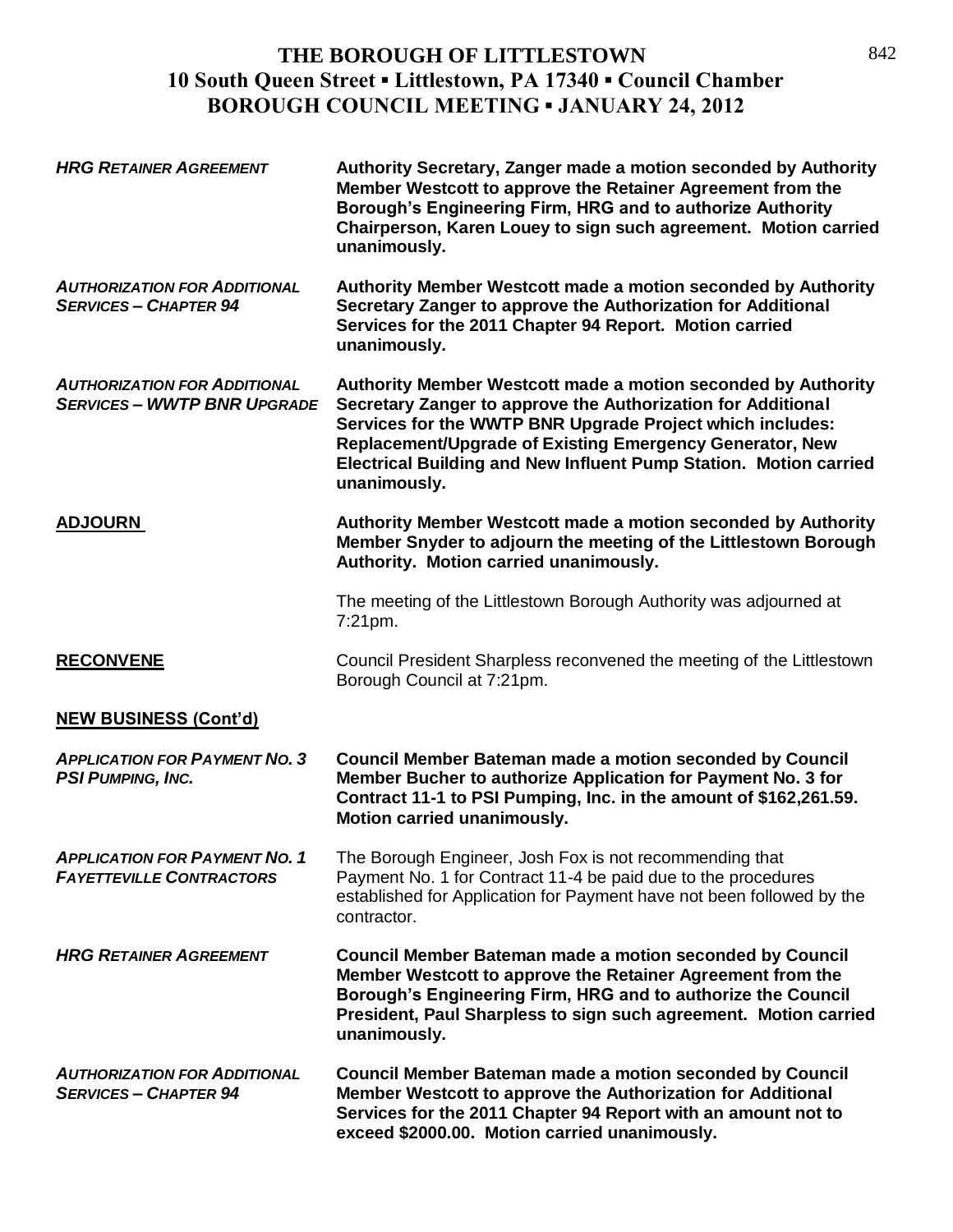*AUTHORIZATION FOR ADDITIONAL* **Council Member Bateman made a motion seconded by Council** *SERVICES – WWTP BNR UPGRADE* **Member Westcott to approve the Authorization for Additional Services in the amount of \$21,610.00 plus reimbursable expenses for the WWTP BNR Upgrade Project which includes: Replacement/Upgrade of Existing Emergency Generator, New Electrical Building and New Influent Pump Station. Motion carried unanimously. ROYAL FARMS Representatives from Royal Farms, Mr. Casey Deller and Mr. Jeff in Archarge Archarge Archarge Archarge Archarge Archarge Archarge Archarge Archarge Archarge Archarge Archarge Archarge Archarge Archarge Archa** Bainbridge, came before Council to discuss paragraph 16 of the Developers Approval Agreement (DAA). On June 28, 2011 the Littlestown Borough Council signed and approved the DAA. The agreement was sent to Royal Farms for signature however upon receipt of the DAA Royal Farms was not satisfied with the wording of paragraph 16. Paragraph 16 states: *"Developer acknowledges and agrees that, subsequent to the completion of the signalization project referred to in Paragraph 12, hereinabove and Developer's commencement of operation of its subject Royal Farms store, the Borough shall have the right, in its reasonable discretion, to impose a "no left turn" designation relative to the subject premises' North Queen Street exit, if and/or when the Borough's Engineer advises the Borough that, based upon the results of said Engineer's traffic study, an immediate safety hazard exists and that such change is necessary in order to prevent or remedy such safety hazard. A copy of the traffic study report shall be promptly submitted to Developer for its review. The reasonable expense for the completion of the traffic study shall, upon demand, be reimbursed unto the Borough by the Developer should the study support that an immediate safety hazard exists and further support the imposition of a "no left turn" designation in order to prevent or remedy such safety hazard."* According to Royal Farms the language above is not what was discussed at a previous meeting with the Council. PennDot has already approved the left turn, so in order to change it to a "no left turn" the Borough would have to have adequate "crash data" to show such safety hazard. Even then such data would have to be reviewed by PennDot which would determine if such change is adequate. Mr. Deller and Mr. Bainbridge would like to see paragraph 16 read to where all the financial burden would not fall on Royal Farms. A suggestion was made that paragraph 16 could read that if a hazard exists and adequate "crash data" is available then the Borough and Royal Farms would agree on a third party to perform a traffic study and the costs for such study would be split 50/50. Council and the Royal Farms Representatives seemed to agree to that however Council President Sharpless informed Mr. Bainbridge and Mr. Deller that due to the sudden loss of the Borough's Solicitor, John White, the Borough could not move forward until they get a new legal counsel. Mr. Bainbridge and Mr. Deller fully understood and would not want the Borough to agree upon any changes to Paragraph 16 unless and until they had legal counsel.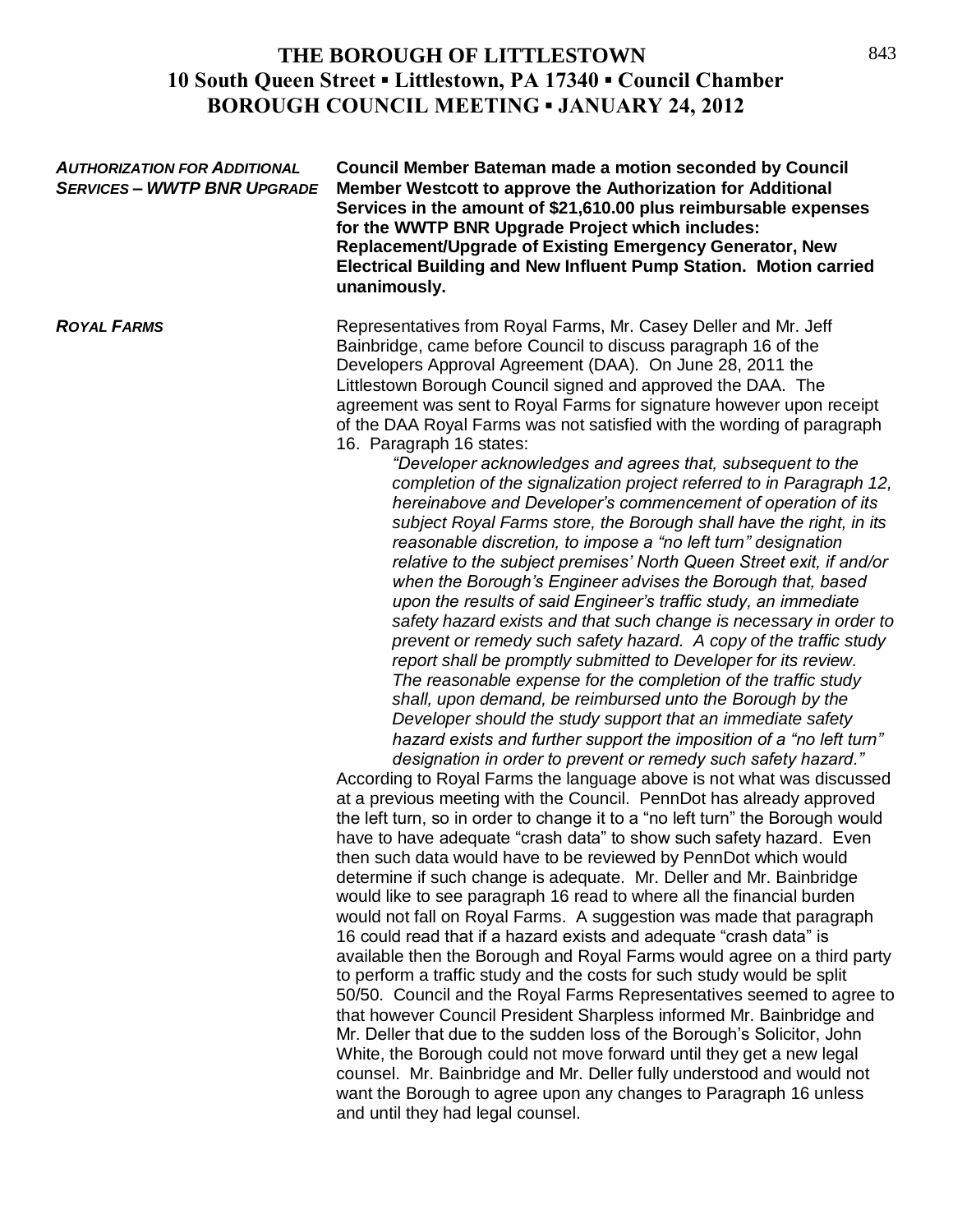| <b>FIRE CHIEF, SCOTT SMALL</b>                             | The Fire Chief, Scott Small of the Alpha Fire Company presented and<br>reviewed the EMS and Alarm Data from January 1, 2011 through<br>December 31, 2011 with Council.                                                                                                                                                                                                                                                                                                                                                                                                                                                                                                                                                                                                                                                                                                                                                                                   |
|------------------------------------------------------------|----------------------------------------------------------------------------------------------------------------------------------------------------------------------------------------------------------------------------------------------------------------------------------------------------------------------------------------------------------------------------------------------------------------------------------------------------------------------------------------------------------------------------------------------------------------------------------------------------------------------------------------------------------------------------------------------------------------------------------------------------------------------------------------------------------------------------------------------------------------------------------------------------------------------------------------------------------|
| <b>FUND BALANCE POLICY</b>                                 | <b>Council Member Bateman made a motion seconded by Council</b><br>Member Westcott to approve the Fund Balance Policy. Council<br>President Sharpless asked for questions or comments. Council Member<br>Wheeler stated that District needed to be changed to Borough and on<br>page 2 under Delegation of Responsibility, Borough Council should be<br>added to line 1 (nonspendable) and 2 (restricted) and line 1<br>(nonspendable), line 2 (restricted) and line 4 (assigned) should read "shall<br>be" not "may be". Council Member Bateman made a motion<br>seconded by Council Member Westcott to amend the motion to<br>District needed to be changed to Borough and on page 2 under<br>Delegation of Responsibility, Borough Council should be added to<br>line 1 (nonspendable) and 2 (restricted) and line 1 (nonspendable),<br>line 2 (restricted) and line 4 (assigned) should read "shall be" not<br>"may be". Motion carried unanimously. |
|                                                            | <b>Council Member Bateman made a motion seconded by Council</b><br>Member Westcott to approve the Fund Balance Policy, with the<br>following changes:<br>• Change "District" to "Borough"<br>Page 2 under Delegation of Responsibility, Borough Council<br>should be added to line 1 (nonspendable) and 2 (restricted)<br>and line 1 (nonspendable)<br>Page 2 under Delegation of Responsibility, line 2 (restricted)<br>$\bullet$<br>and line 4 (assigned) should read "shall be" not "may be".<br>Motion carried unanimously.                                                                                                                                                                                                                                                                                                                                                                                                                          |
| <b>CAPITAL ASSET POLICY</b>                                | <b>Council Member Bateman made a motion seconded by Council</b><br>Member Westcott to approve the Capital Assets Policy as written.<br>Motion carried unanimously.                                                                                                                                                                                                                                                                                                                                                                                                                                                                                                                                                                                                                                                                                                                                                                                       |
| <b>RE-OPEN THE 2012 BUDGET</b>                             | Council Member Bateman made a motion seconded by Council<br>Member Bucher to reopen the budget. Motion carried unanimously.                                                                                                                                                                                                                                                                                                                                                                                                                                                                                                                                                                                                                                                                                                                                                                                                                              |
| <b>2012 BUDGET AMENDMENTS</b><br><b>DEBT BOND PAYMENTS</b> | <b>Council Member Bateman made a motion seconded by Council</b><br>Member Bucher to approve the following 2012 budget amendments<br>for the Debt Bond Payments:<br>• To add and increase Cash Balance Forwarded, 01.399.000 by<br>\$206,987.50<br>To increase Debt Bond Payment, 01.470.000 by \$206.987.50<br>$\bullet$<br>To increase Water Rents, 06.378.100 by \$50,000.00<br>$\bullet$<br>To increase Debt Bond Payment, 06.470.000 by \$50,000.00<br>$\bullet$<br>To transfer \$33,842.50 from, Capital Reserves, 06.492.300, to<br>$\bullet$<br>Debt Bond Payment, 06.470.000                                                                                                                                                                                                                                                                                                                                                                     |

**To increase Sewer Rents, 08.364.100 by \$140,000.00**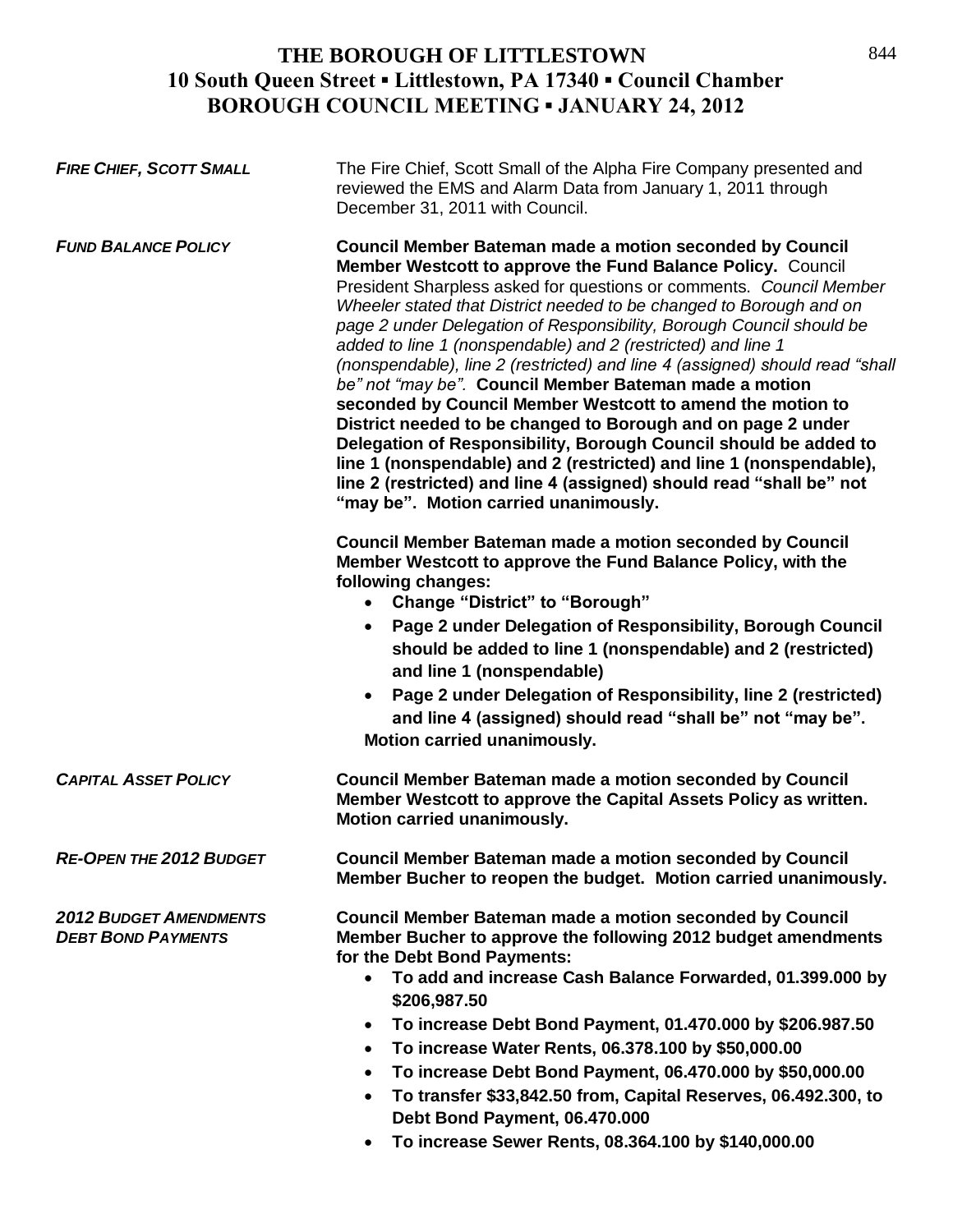|                                                                   | To increase Debt Bond Payment, 08.470.000 by \$140,000.00<br>To transfer \$91,837.50 from, Capital Reserves, 08.492.300, to<br>$\bullet$<br>Debt Loan Payment, 08.470.000<br>Council President Sharpless asked if there were any questions or<br>comments. Karen Louey suggested to Council to increase the mileage by<br>at least 1/4 instead of using Capital Reserves because sooner or later the<br>budget will call for a tax increase and if you increase in small increments<br>then it will prevent one large increase later down the road. Motion<br>carried unanimously.                                                                            |
|-------------------------------------------------------------------|---------------------------------------------------------------------------------------------------------------------------------------------------------------------------------------------------------------------------------------------------------------------------------------------------------------------------------------------------------------------------------------------------------------------------------------------------------------------------------------------------------------------------------------------------------------------------------------------------------------------------------------------------------------|
| <b>2012 BUDGET AMENDMENTS</b><br><b>PUBLIC WORKS/CODE OFFICER</b> | <b>Council Member Bateman made a motion seconded by Council</b><br>Member Bucher to approve to the following 2012 budget<br>amendments for the Public Works/Code Enforcement Officer:<br>Transfer \$6115.20 from, Patrolman 5 - New Officer,<br>$\bullet$<br>01.410.090, to Laborer 1 - New, 01.430.010<br>Transfer \$62.40 from, Patrolman 5 - New Officer, 01.410.090<br>$\bullet$<br>to Laborer 1 - New, 06.430.010<br>Transfer \$62.40 from, Patrolman 5 - New Officer, 01.410.090<br>$\bullet$<br>to Laborer 1 - New, 08.430.010<br>Motion carried unanimously.                                                                                          |
| <b>2012 BUDGET AMENDMENTS</b><br><b>SECRETARY/TREASURER</b>       | <b>Council Member Bateman made a motion seconded by Council</b><br>Member Westcott to approve the following 2012 budget amendments<br>for the Secretary/Treasurer:<br>Transfer \$1934.40 from, Patrolman 5 - New Officer,<br>$\bullet$<br>01.410.090, to Secretary/Treasurer, 01.405.000<br>Transfer \$1047.81 from, Patrolman 5 - New Officer,<br>$\bullet$<br>01.410.090, to Secretary/Treasurer, 06.405.000<br>Transfer \$1047.81 from, Patrolman 5 - New Officer,<br>$\bullet$<br>01.410.090, to Secretary/Treasurer, 08.405.000<br>Motion carried 5-1 with Council President Sharpless casting the<br>opposing vote.                                     |
| <b>2012 BUDGET AMENDMENTS</b><br><b>OFFICER SALARIES</b>          | <b>Council Member Bateman made a motion seconded by Council</b><br>Member Westcott to approve the following 2012 budget amendments<br>for the Officer Salaries:<br>To transfer \$366.55 from, Sergeant #1, 01.410.050 to<br>$\bullet$<br>Patrolman 5 - New Officer, 01.410.090<br>To transfer \$350.94 from, Patrolman 3, 01.410.030 to<br>$\bullet$<br>Patrolman 5 - New Officer, 01.410.090<br>To transfer \$1098.06 from, Patrolman 5 - New Officer,<br>$\bullet$<br>01.410.090, to Patrolman 1, 01.410.010<br>To transfer \$493.95 from, Patrolman 5 - New Officer,<br>$\bullet$<br>01.410.090, to Patrolman 4, 01.410.040<br>Motion carried unanimously. |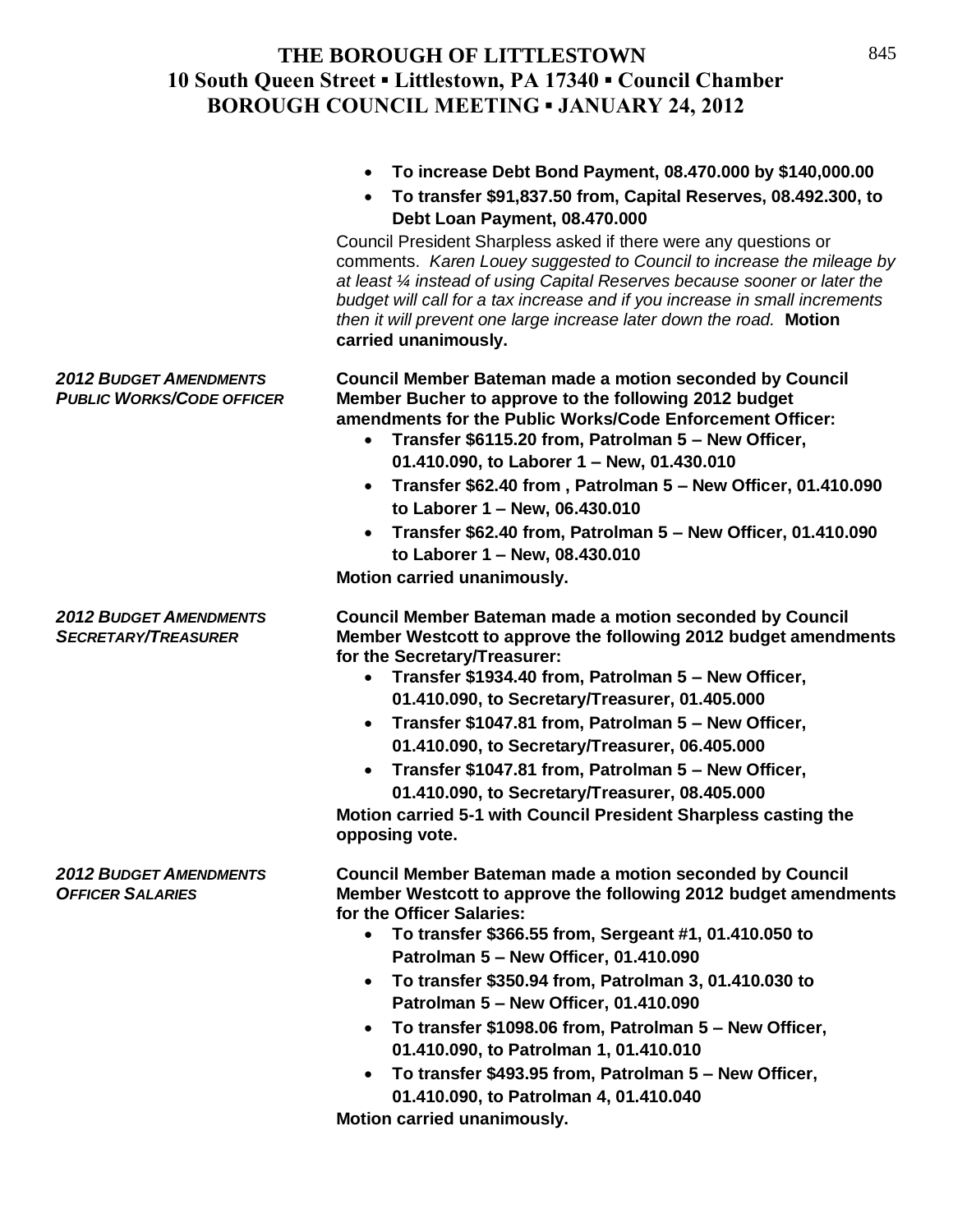| <b>ADVERTISE PROPOSED</b><br><b>2012 BUDGET AMENDMENTS</b>      | <b>Council Member Bucher made a motion seconded by Council</b><br>Member Bateman to advertise the following notice:<br>"NOTICE is hereby given, pursuant to and in accordance with<br>Section 1311 of Pennsylvania's Borough Code (53 P.S.<br>§46311.), that the proposed amended budget of the Borough<br>of Littlestown for fiscal year 2012 is available for public<br>inspection, during regular business hours, at the office of the<br>Borough Secretary, Littlestown Borough Office, located on<br>the first (1 <sup>st</sup> ) floor at 10 South Queen Street, Littlestown,<br>Adams County, Pennsylvania 17340. The Littlestown Borough<br>Council intends to consider and potentially adopt the<br>proposed amended 2012 budget during its Tuesday, January<br>24, 2012 regular public meeting, commencing at 7:00 o'clock<br>PM, prevailing time, in the Borough Council Meeting Room<br>(1 <sup>st</sup> Floor) of the Littlestown Borough Office, 10 South Queen<br>Street, Littlestown, Adams County, Pennsylvania 17340. The<br>proposed amended 2012 budget contemplates various<br>budget line item transfers/re-appropriations, but no change to<br>the levy and tax rate."<br><b>Council President Sharpless asked for comments or questions.</b><br>Council Member Wheeler asked how Council can advertise such<br>notice when the meeting date in the advertisement is this evenings<br>meeting. Council Member Bucher rescinded the motion. |
|-----------------------------------------------------------------|-------------------------------------------------------------------------------------------------------------------------------------------------------------------------------------------------------------------------------------------------------------------------------------------------------------------------------------------------------------------------------------------------------------------------------------------------------------------------------------------------------------------------------------------------------------------------------------------------------------------------------------------------------------------------------------------------------------------------------------------------------------------------------------------------------------------------------------------------------------------------------------------------------------------------------------------------------------------------------------------------------------------------------------------------------------------------------------------------------------------------------------------------------------------------------------------------------------------------------------------------------------------------------------------------------------------------------------------------------------------------------------------------------------------------------------------------------------------|
| <b>MEDIA INFORMATION POLICY</b>                                 | <b>Council Member Westcott made a motion seconded by Council</b><br>Member Bateman to approve the Medial Information Policy as<br>written. Motion carried unanimously.                                                                                                                                                                                                                                                                                                                                                                                                                                                                                                                                                                                                                                                                                                                                                                                                                                                                                                                                                                                                                                                                                                                                                                                                                                                                                            |
| <b>REPORTS OF BOARDS</b><br><b>COMMITTEES &amp; COMMISSIONS</b> |                                                                                                                                                                                                                                                                                                                                                                                                                                                                                                                                                                                                                                                                                                                                                                                                                                                                                                                                                                                                                                                                                                                                                                                                                                                                                                                                                                                                                                                                   |
| <b>PLANNING COMMISSION</b>                                      |                                                                                                                                                                                                                                                                                                                                                                                                                                                                                                                                                                                                                                                                                                                                                                                                                                                                                                                                                                                                                                                                                                                                                                                                                                                                                                                                                                                                                                                                   |
| <b>SANDUSKY LEE PROPERTY</b>                                    | Council President Sharpless stated that Subdivision plan review for<br>Sandusky Lee property at Keystone Street and Lakeview Drive will be<br>postponed until the February 14, 2012 meeting of Council.                                                                                                                                                                                                                                                                                                                                                                                                                                                                                                                                                                                                                                                                                                                                                                                                                                                                                                                                                                                                                                                                                                                                                                                                                                                           |
| <b>SMOKE SHOP, 2 E. KING ST.</b><br><b>RECREATION BOARD</b>     | <b>Council Member Bateman made a motion seconded by Council</b><br>Member Wheeler to approve the recommendation from the Planning<br><b>Commission to approve the Smoke Shop located at 2 East King</b><br>Street, for the retail sale of tobacco products. Motion made<br>unanimously.                                                                                                                                                                                                                                                                                                                                                                                                                                                                                                                                                                                                                                                                                                                                                                                                                                                                                                                                                                                                                                                                                                                                                                           |
|                                                                 |                                                                                                                                                                                                                                                                                                                                                                                                                                                                                                                                                                                                                                                                                                                                                                                                                                                                                                                                                                                                                                                                                                                                                                                                                                                                                                                                                                                                                                                                   |
| <b>RECREATION FIELD APPLICATION</b>                             | Council Member Wheeler made a motion seconded by Council<br>Member Bateman to approve the recommendation from the<br>Recreation Board to approve the Recreation Field Application Form<br>which requires a copy of liability insurance with all dates requested<br>and that a nonrefundable fee of \$100.00 per field is required upon<br>approval to the Borough Office. Motion carried unanimously.                                                                                                                                                                                                                                                                                                                                                                                                                                                                                                                                                                                                                                                                                                                                                                                                                                                                                                                                                                                                                                                             |